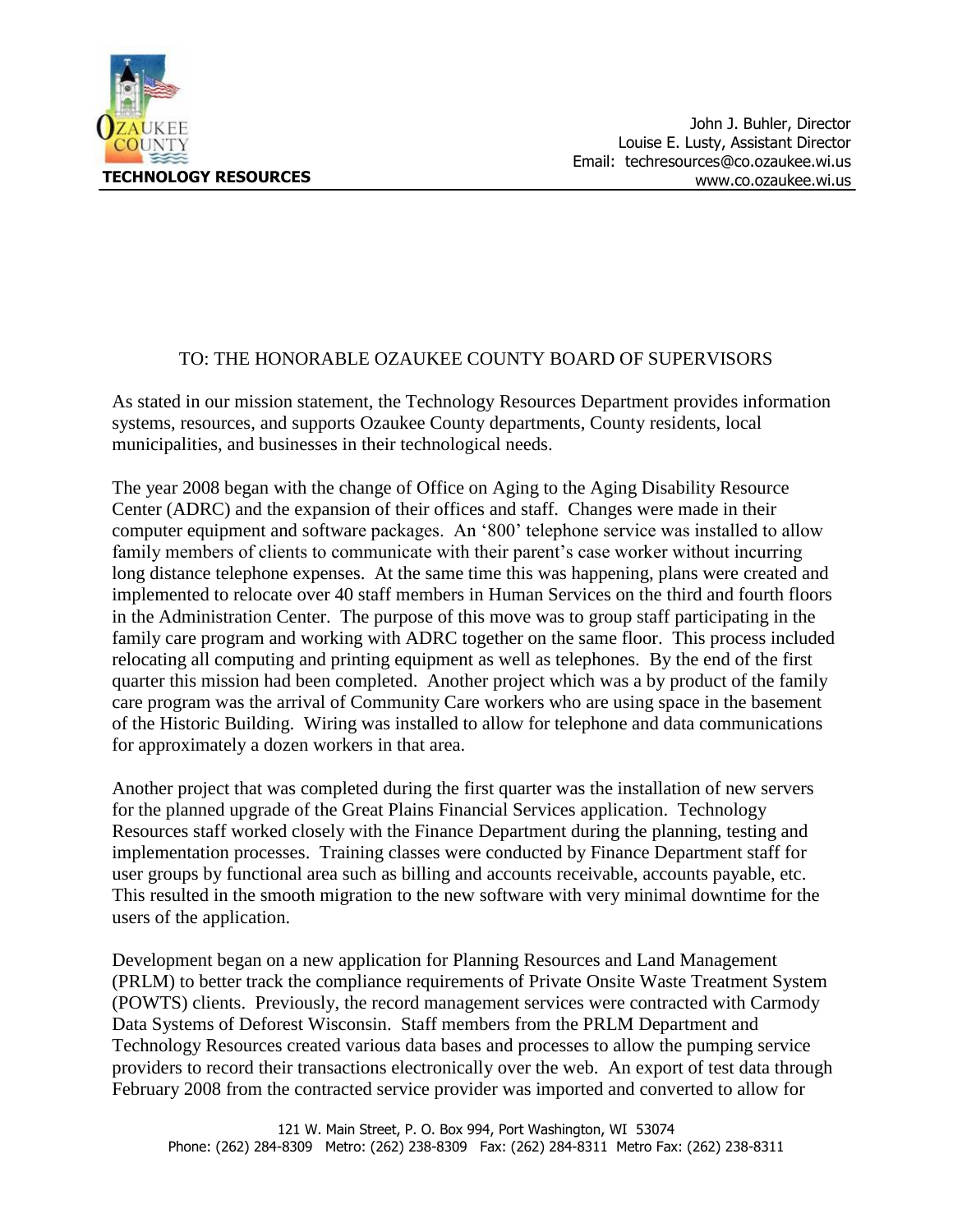testing of the new application. One final export by the contracted service provider with all data through 2008 is expected to be received in early 2009. The new application began actual operations in February 2009.

Optical imaging expanded with the installation of scanners in Public Health Department and Human Services. Previously, Human Services scanning of closed case files had been performed through the County Clerk's office. That responsibility has now been transferred up to Human Services. In addition, Public Health Department received a scanner to allow them to digitize immunization authorization records to facilitate better storage and retrieval of information. Onsite training was provided to each technician during the installation phase.

Microsoft Office 2007 software installation began during the year. This version offered additional functions when used with the new version of Great Plains. To help bridge the changes from Office 2003 to Office 2007, classes were offered to all county and municipal employees which highlighted the differences in the two versions. Employees who participated from the local municipalities reimbursed the county for the cost of the printed material. Migration to the new version was performed on a departmental basis to allow for better sharing of documents and spreadsheets etc.. I anticipate that the remainder of the county departments will be migrated during the 2009 fiscal year.

During the summer, new voicemail hardware and software was installed and deployed. The last major change to voicemail system was part of the Y2K process in 1999. Enterprise Systems Group assisted in the cutover and were here handling problem resolution.

New virus protection software was purchased and installed for the entire network. This software is used in filtering email and web (Internet) traffic flowing through the county network. Our network bandwidth for Internet traffic was expanded in December. Our contract with our provider was up for renewal and with the increase requirements from the user departments, the existing bandwidth was becoming inadequate, so changes were made to the infrastructure and the increase bandwidth enabled in late December.

One major department change was the relocation of the Assistant Director to the Sheriff's Department. Thirty two hours of her time is allocated to the Sheriff's Department administering the various law enforcement applications and directing/interfacing new technology related projects. The need was demonstrated when the decision was agreed upon to transfer Port Washington Police Department dispatching over to the Sheriff's Department. Dispatching software was installed and tested at PWPD. At the time of cutover on February  $25<sup>th</sup>$ , a seamless transition occurred with no lapse in service. This was followed by the installation of a server and software named Naviline which gives the records management system the look and feel of a windows application.

A trainer was brought onsite to conduct training on the report writing software package QREP. Staff from the Sheriff's Department, Mequon and Port Washington Police Departments participated in the training program. A QREP Web reporting module was researched and it was determined that existing software already owned provided the information making the purchase of additional software not necessary. This resulted in saving the county \$14.200.00.

A new jail commissary system was installed, tested and implemented. This replaced a system that had been in operation since 2001. Several other applications received software upgrades